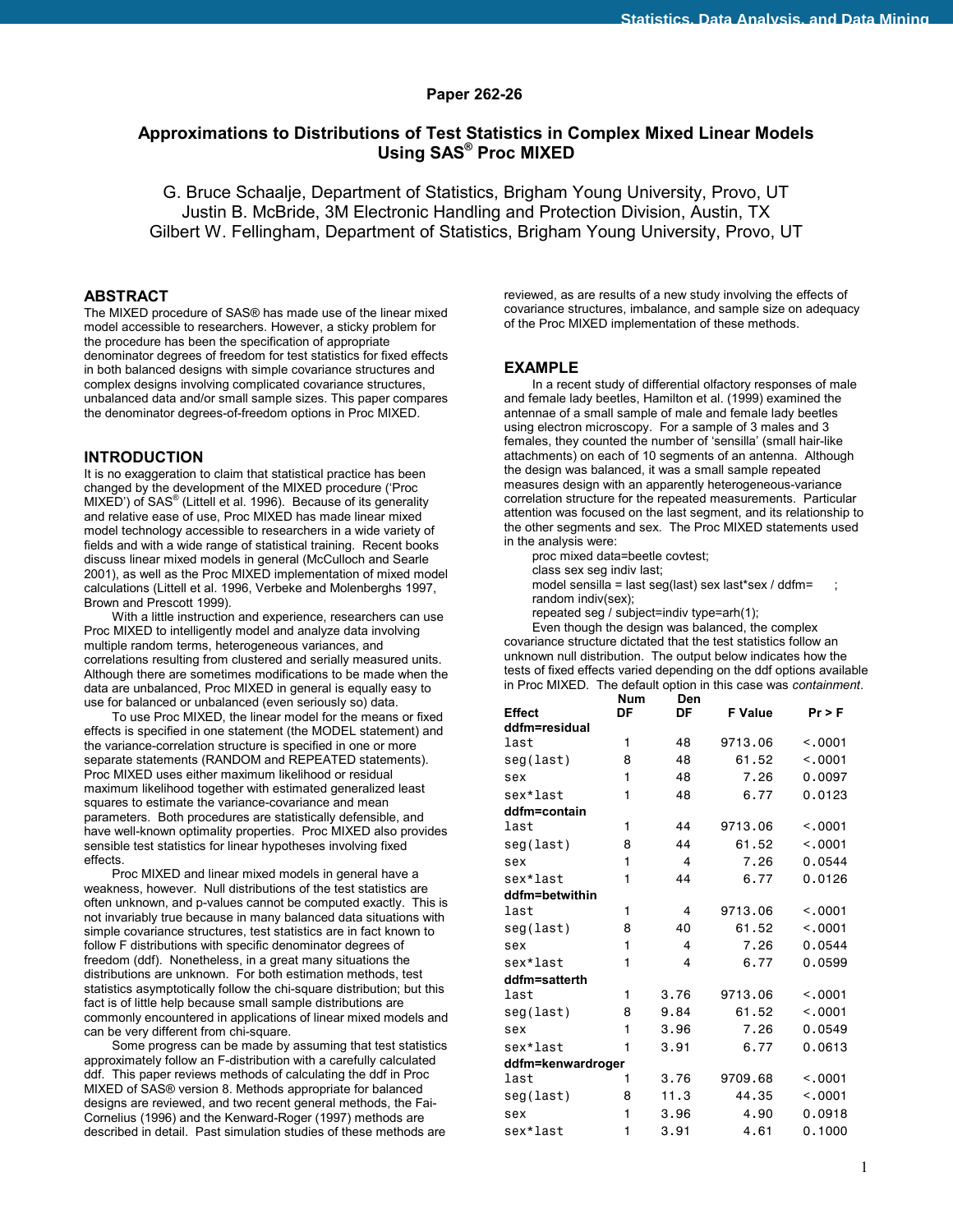## **THE LINEAR MIXED MODEL**

The linear mixed model can be represented as **y** = **Xβ** + **Zγ** + **ε** where **y** is the vector of n responses, **X** is the design matrix of known constants for fixed effects, **β** is the vector of unknown fixed effects, **Z** is the design matrix of known constants for random effects, **γ** is the vector of unknown random effects, and **ε** is another vector of random effects or errors. It is assumed that

**γ** ~ **N(0, G(** $\theta$ **<sub>1</sub>))** and **ε** ~ **N(0, R(** $\theta$ <sub>2</sub>)) where  $\theta$ <sub>1</sub> and  $\theta$ <sub>2</sub> are

vectors of variance parameters. Letting  $\theta = \theta_1 + \theta_2$ , it can be

shown that the covariance matrix of **y** is **V**( **θ** ) = **ZGZ`** + **R**. In Proc MIXED, the model statement is used to set up **X**, random statements are used to set up **Z** and specify the structure of **G**, and the repeated statement is used to specify the structure of **R**. Clearly, there are often alternative ways to specify a given **V**. The restricted maximum likelihood (REML) estimate

(Patterson and Thompson 1971) of **θ** is denoted as **θ** ˆ , and an estimate of the variance-covariance matrix of **y** is thus  $\hat{\mathbf{V}} = \mathbf{V}(\hat{\mathbf{\theta}})$ .  $\hat{\Sigma}_{\hat{\theta}}$  , an estimate of the covariance matrix of  $\hat{\theta}$  , is the inverse of the Hessian matrix of the restricted log likelihood function. Given

**V**ˆ , the estimated generalized least squares estimate of **β** can be

 $\hat{\mathbf{g}} = (\mathbf{X}' \hat{\mathbf{V}}^{-1} \mathbf{X})^{-1} \mathbf{X}' \hat{\mathbf{V}}^{-1} \mathbf{y}$ , and the usual approximate

covariance matrix of  $\hat{\beta}$  is given by  $\hat{\Sigma}_{\hat{\beta}} = (X' \hat{V}^{-1} X)^{-1}$ .

A commonly used test statistic for fixed effects hypotheses of the form  $H_{0}$  : **Cβ** = **0** , where **C** is a matrix of contrasts of rank

q, is 
$$
F = \frac{1}{q} [ (c\hat{\beta})^{\prime} (c\hat{\Sigma}_{\hat{\beta}} c)^{-1} (c\hat{\beta}) ].
$$

## **'EXACT' DEGREES OF FREEDOM METHODS**

Unlike classical balanced ANOVA algorithms, the likelihoodbased algorithms for fitting a linear mixed model and computing the test statistics for fixed effects do not generate correct ddf values automatically, even for those cases in which the distribution is exactly the F distribution. Proc MIXED has incorporated three methods of computing ddf for situations in which the design is balanced and the variance-covariance structure is simple (ddfm=residual, ddfm=contain and ddfm=betwithin).

 In the *residual* method, all tests are performed using the residual degrees of freedom, n-rank(**XZ**). This method provides correct degrees of freedom only for 'iid' designs. In other words, this method ignores the covariance structure of the model. For truly mixed models, this method could only be considered useful in very large sample designs where asymptotic distributions are good approximations. This method was the default in very early releases of Proc MIXED, but is no longer ever the default.

 The *containment* method is the default when one or more random statements are used to specify the variance-covariance structure. Even if a repeated statement is also used, this method is the default. Under this method, the denominator degrees of freedom for a test of a fixed effect is calculated by searching the random statements for random terms that syntactically (that is, in terms of the way the random effects are *written*) contain the fixed effect of interest. The ddf is calculated as the minimum contribution to the rank of **XZ** of random effects containing the fixed effect of interest. If no such random terms can be found, the ddf is set equal to the residual degrees of freedom.

 In the lady beetle example, the individuals were coded 1-6 rather than 1-3 within each sex. Hence, the random statement could have been written as

random indiv;

rather than

random indiv(sex);

If it had been specified as in the first statement, however, the ddf for the test of the 'sex' effect would have been calculated as 44 rather than 4 even though the F statistic would have been exactly the same, because the random term did not syntactically contain 'sex'. Also note in the lady beetle example that ddf for the other fixed effects were calculated as 44 rather than 48 (as per the residual method). This appears to be because the variance component for individuals was estimated as 0, so that **ZG'Z** would have been **0** even if **Z** were not **0**. In such cases the residual method apparently considers the rank contribution of **Z** to **XZ** to be 0 in such cases while the containment method does not.

 Although the containment method cleverly mimics classical degrees of freedom rules for balanced ANOVA situations, it should only be considered to give exact ddf when the design is balanced, there is no structure in the **R** matrix, and care has been taken to ensure that the random statement has been written so that the relationships between fixed and nested random effects is clear. In some other cases, such as those with moderate imbalance, the method may give adequate approximate results.

 The *between-within* method is the default when a repeated statement is used to specify the variance-covariance structure, and no random statements are used. Ignoring the covariance structure specified by the 'type=' option (unless type=un), this method divides the residual degrees of freedom into betweensubjects and within-subjects values. According to the documentation (SAS Institute 1999), fixed effects that do not change within subjects (as specified in the repeated statement) are assigned the between-subjects value as their ddf. All others are assigned the within-subjects value as their ddf. In the lady beetle example, only antennae segments were assigned the within-subjects value even though levels of the factor 'last' also change within individuals. This apparently is because there are only two levels of 'last' and the levels are replicated within subjects. The between-within method should only be considered to give exact ddf values for balanced repeated measures designs with the compound symmetry covariance structure (type=cs) for which levels of the within-subjects effect are not replicated within any of the subjects. In other cases, the method is at best approximate, and can be unpredictable. This method should be used with care.

## **APPROXIMATE DEGREES OF FREEDOM METHODS**

 For complex mixed models involving complicated covariance structures and/or unbalanced data sets, the test statistics for fixed effects follow unknown distributions. Assuming that the test statistics approximately follow an F-distribution with carefully calculated degrees of freedom, Proc MIXED has incorporated two recently proposed methods for computing ddf (or otherwise modifying the test statistics) for cases such as these. Fai and Cornelius (1996) proposed a method for multi-degree-of-freedom tests in unbalanced split plot designs, and Kenward and Roger (1997) proposed a method for tests in mixed linear models based on any covariance structure. In SAS® version 8, Proc MIXED specifies the Fai-Cornelius (FC) and Kenward-Roger (KR) methods as ddfm=satterth and ddfm=kenwardroger, respectively. The FC method involves the spectral decomposition of

$$
(c\hat{\Sigma}_{\hat{\beta}}c')^{-1} \text{ to yield } \mathbf{P}'(c\hat{\Sigma}_{\hat{\beta}}c')^{-1}\mathbf{P} = \text{diag}(\lambda_m) \text{ where columns}
$$

of **P** are normalized eigenvectors and the  $\lambda_m$  are the

**corresponding eigenvalues of**  $(c\hat{\Sigma}_{\hat{\beta}}c')^{-1}$ **. Using this** 

decomposition,  $Q = qF$  can be written as a sum of q approximate squared *t*-variables,

$$
Q = \sum_{m=1}^{q} \frac{\left(p'_m \mathbf{C} \hat{\boldsymbol{\beta}}\right)^2}{\lambda_m} = \sum_{m=1}^{q} t_{U_m}^2
$$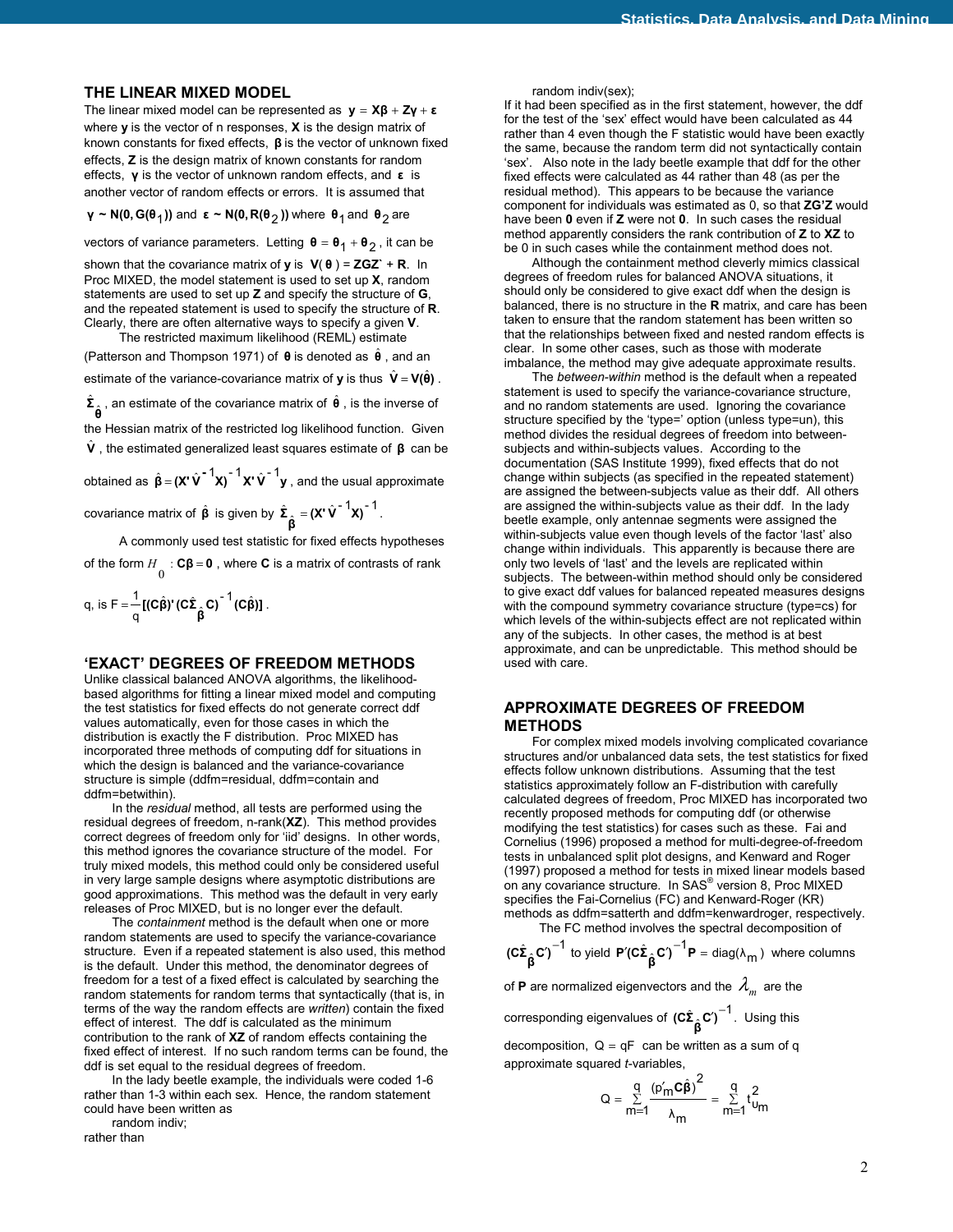where  $p'_m$  is the m<sup>th</sup> eigenvector and  $u_m$  is the approximate

degrees of freedom for the  $m<sup>th</sup>$  independent single degree of freedom t-test. Once the decomposition is performed, the method

computes  $\mathsf{u}_{\mathsf{m}}$  values by repeatedly applying a method for single degree of freedom contrasts proposed by Giesbrecht and Burns (1985). If **c** is a vector of constants for the single-degree-of-

freedom test of  $H_0$ :  $c'\beta = 0$ , Giesbrecht and Burns follow Satterthwaite's (1941) premise to recommend

$$
\frac{2(c'\hat{\Sigma}_{\hat{\beta}}c)^2}{[\textrm{var}(c'\hat{\Sigma}_{\hat{\beta}}c)]}
$$

as the ddf. The denominator of this expression is approximated using the multivariate delta method (Lehman 1998). For the test

with q>1, Fai and Cornelius (1996) note that each υ<sub>m</sub> can be approximated by the Giesbrecht-Burns single degree of freedom

method. Using the relationship  $E(F_{FC_{q,U}}) = \frac{U}{U - 2}$  $=$  for  $v > 2$ ,

they then find υ (=ddf) such that  $q^{-1}Q \sim F_{q,\upsilon}$  approximately.

Since the t<sub>um</sub> can be regarded as having independent *Student's* 

*t* distributions with υ<sub>m</sub> degrees of freedom,

 $\mathsf{E}_{\mathsf{Q}}$  (say).

$$
E(Q) = \sum_{m=1}^{q} E(t_{U_{m}}^{2}) = \sum_{m=1}^{q} E(F_{q,U})
$$

$$
= \sum_{m=1}^{q} \frac{v_{m}}{v_{m}-2}
$$

Now, since

$$
\frac{1}{q}E_Q=\frac{u}{u-2}
$$

it can be shown that

$$
u=\frac{2E_Q}{E_Q-q}\,.
$$

The KR method first implements an adjustment to  $\hat{\Sigma}_{\hat{\beta}}$  to

account for small sample bias and incorporate the variability in  $\hat{\theta}$ . Kenward and Roger (1997) extend Kackar and Harville's (1984) approximation to obtain  $\hat{\Sigma}_{\hat{\beta}}^*$ . They then calculate a scale factor, δ , and the approximate ddf, υ . The test statistic is

$$
F^* = \delta F_{KR} = \frac{\delta}{q} (c \hat{\beta})' (c \hat{\Sigma}_{\hat{\beta}}^* c')^{-1} (c \hat{\beta})
$$

. Kenward and Roger use a second order Taylor series expansion **of (c´** $\hat{\Sigma}^*_{\hat{\beta}}$  **<b>C**)<sup>-1</sup> about **θ** and conditional expectation relationships

to yield  $E(F_{KR})$  and  $V(F_{KR})$  approximately. The approximate

moments of  $\tilde{F}$  are then generated and equated to the moments of an F distribution to solve for δ and υ . This yields

$$
u = 4 + \frac{q+2}{q\gamma - 1} \quad \text{and} \quad \delta = \frac{u}{\widetilde{E}[F_{KR}](u-2)}
$$

where 
$$
\gamma = \frac{\widetilde{V}[F_{KR}]}{2\widetilde{E}[F_{KR}]^2}
$$
.

### **SIMULATION STUDIES**

Fai and Cornelius (1996) tested their ddf method, along with two other very closely related methods, using simulation studies with 'split-plot designs'. In split plot designs the variance-covariance structure is always compound symmetric (one of the simplest structures) due to the presence of independent whole plots and conditionally independent nested subplots. In their studies, Fai and Cornelius varied the degree of imbalance and the relative magnitudes of the whole-plot and sub-plot error variances from 1:2 to 8:1. They used four basic designs, all of which had 3 levels of the whole-plot factor, and either 3 or 4 levels of the subplot factor. The designs had between 9 and 18 whole plots, and there were between 1 and 4 subplots per whole plot. Only one design had instances of 1 subplot per whole plot. The designs were all highly unbalanced, but usually one level of the whole plot factor was combined several times with every level of the subplot factor. The designs were all of moderate sample size, having between 25 and 48 total observations. One design had 25 observations, and the others had at least 35 observations.

 In all of their simulation studies, Fai and Cornelius found that the observed Type I error rates for the whole-plot factor were reasonably close to nominal values, regardless of the relative magnitudes of the error variances or the ddf method. Design 3, with the smallest sample size, tended to produce Type I error rates slightly larger than nominal values (eg. .01 rates varied from .014 to .019). Design 4, with instances of whole plots with only 1 subplot, tended to produce Type I error rates slightly smaller than nominal values (eg. .05 rates varied from .040 to .047). In general, though, the Fai-Cornelius method appeared to be very successful in approximating the null distribution of the test statistics for highly unbalanced split plot designs.

 Kenward and Roger (1997) used simulation to investigate performance of their ddf method under a variety of variancecovariance structures. Study 1 was a 4-treatment 2-period crossover design, with 12 main units and 24 total observations. The relative magnitudes of the main-unit and sub-unit error variances varied from 1:4 to 4:1. Study 2 was a partially balanced incomplete row-column design with 3 replicates of 12 treatments in 3X4 arrays. Thus there were 36 total observations. The row and column variances were equal to each other, but the relative magnitudes of the row-column variance and the residual variance ranged from 1:4 to 4:1. Study 3 was a 2-level straight-line random coefficients model with 24 subjects split into 3 groups of 8, and 3 repeated observations on each subject. The study was highly unbalanced with observations taken at completely different times for each of the 3 groups. There were 72 total observations. The variances of the slopes and intercepts were set equal to each other, and the magnitude of this variance relative to the residual error variance was set at 1:2 and 1:1. Finally, study 4 was a repeated measures design with the ante-dependence covariance structure (a non-linear structure) for the repeated measurements. There were 2 groups of 10 units, each measured at the same 6 times, except that there were several dropouts at various times. There were 90 total observations. One specific set of values was chosen for the parameters of the variance-covariance structure.

 In study 1of Kenward and Roger, observed Type 1 error rates were very close to nominal values, but were possibly slightly large (the .05 rates varied from .052 to .055). In study2, the observed Type I error rates for several pairwise contrasts were also close to but slightly larger than nominal values (.05 rates varied from .054 to .059). In study 3, the observed Type I error rates for tests of the intercept and the slope were very close to nominal values, and apparently not biased. In study 4, tests of polynomial coefficients and their interactions had Type I error close to but slightly larger than nominal values (.05 rates varied from .050 to .054).

 Even though the Fai-Cornelius (1996) and Kenward-Roger (1997) simulations are informative, SAS documentation (SAS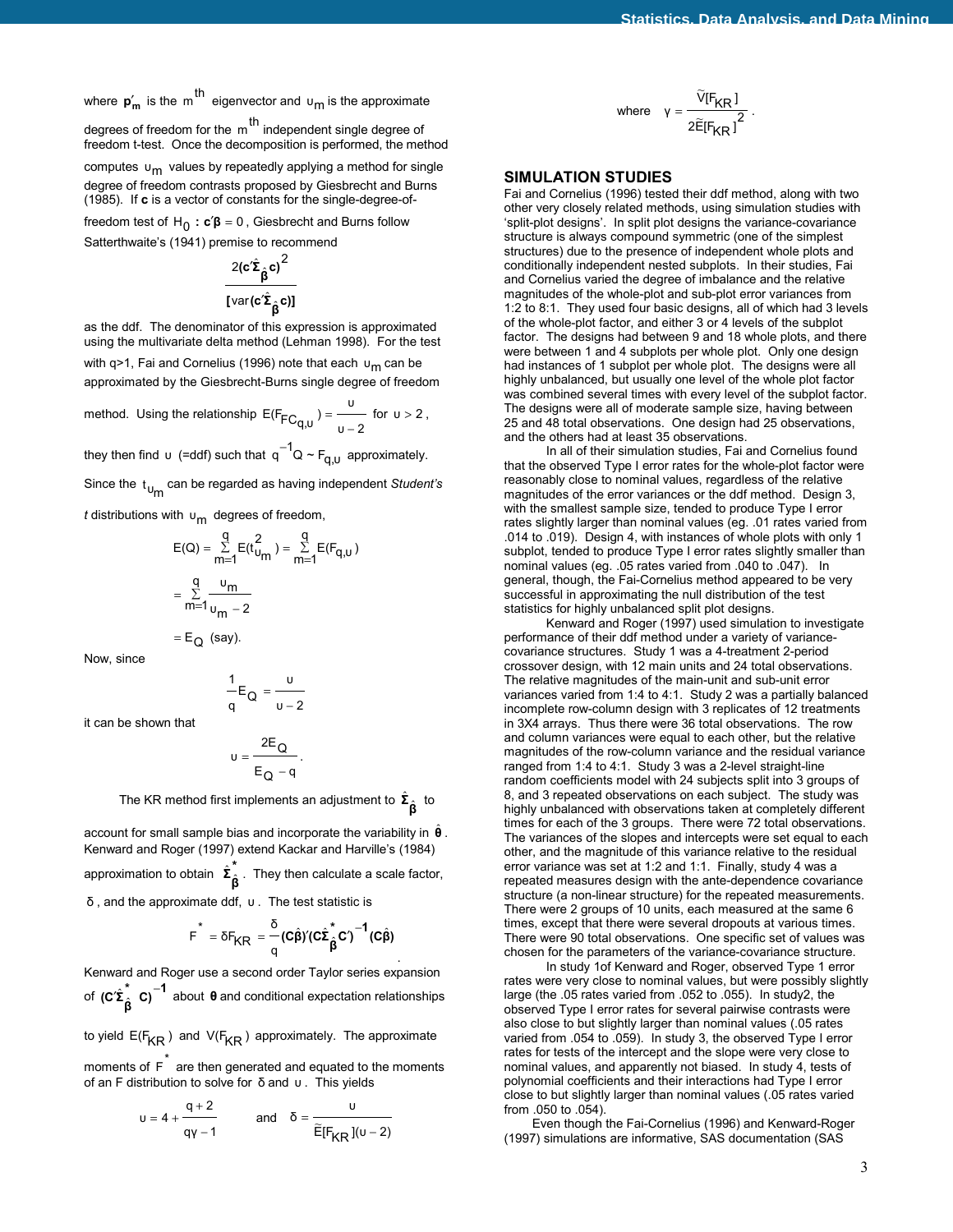Institute Inc., 1999) warns that full information about the performance of these approximate ddf methods is not available. For example, the documentation states that properties of the FC method have not been fully examined for the various covariance structures available in the procedure, especially for small samples. Because of this, McBride (2000) carried out additional simulations studies of the FC and KR ddf methods. Unlike the previous studies, McBride used these methods as implemented in Proc MIXED.

 All designs in the McBride study were repeated measures designs. Whole units were assigned to one of 3 levels of a fixed factor, and subunits were assigned to one of 3 levels of another fixed factor. Data sets were generated using 20 combinations of 4 sample size options and 5 covariance structures. The 4 sample size options consisted of combinations of two numbers of whole plots per treatment, namely 3 and 5, and two numbers of subplots per whole plot, also 3 and 5. The total number of observations in these simulations thus ranged from 27 to 75. Because the subunit factor had 3 levels, when there were 5 subunits per whole unit the design was unbalanced. In such cases, each sub-plot treatment appeared at least once, but two of the three appeared twice within each whole plot.

 The 5 covariance structures were Compound Symmetry, Toeplitz, Heterogeneous Compound Symmetry, First-Order Heterogeneous Autoregressive, and First-Order Antedependence (SAS Institute Inc., 1999) with specified values of the parameters. The First-Order Ante-dependence parameter values were taken from the Kenward and Roger (1997) simulation study so that results from this simulation could be compared to their results. Diagonal elements for the First-Order Heterogeneous Autoregressive and Heterogeneous Compound Symmetry structures were the same as in the First-Order Ante-dependence structure in order to be able to evaluate the effect of covariance complexity on effectiveness of the methods.

 For the FC method, Type I error rates were close to the nominal values for the CS structure regardless of sample size, type of treatment being tested, or balance (Table 1). These results agree with previous simulation results of Fai and Cornelius (1996) and act as a check that the simulations were set up properly. The FC method gave dramatically different results when other covariance structures were used. In fact, there was only one scenario in which Type I error rates were close to nominal values, namely the balanced design with 5 whole plots per treatment and 3 subplots per whole plot based on the TOEP structure. For covariance structures more complex than CS, the FC method apparently produces approximate degrees of freedom that are too large because in all other cases, Type I error rates were inflated. Although the FC method produced valid tests for unbalanced designs using the CS structure, imbalance seems to affect the FC method when the TOEP structure is used because a larger unbalanced design exhibited inflated Type I error rates while a smaller balanced design did not. Even though Type I error target values were not achieved for most simulations using the TOEP, CSH, ARH(1) and ANTE(1) structures, simulated Type I error rates were always closer to target values for balanced designs than for unbalanced designs. Also, when comparing designs of similar balance, Type I error rates were always closer to target values for designs with larger sample sizes.

 The KR method produced Type I error rates very close to nominal values for all simulations involving the CS structure, for most simulations involving the TOEP structure, and for the larger sample size simulations involving the CSH and ARH(1) structures (Table 1). If one were willing to accept error rates as high as 0.07 as reasonable practical approximations to the nominal value 0.05, many of the smaller sample size simulations involving the CSH and ARH(1) structures could also be considered to produce acceptable Type I error rates. Even the larger sample size simulations involving the ANTE(1) structure produced simulated Type I error rates that would be acceptable in this sense. Imbalance apparently also affects the KR method because simulated Type I error rates were usually closer to target values for balanced designs than for unbalanced designs based on the TOEP, CSH, ARH(1), and ANTE(1) structures.

Table 1. Type I error rates (nominal value .05) in McBride (2000)

|           |      |        |                  | Proportion of p-values less than .05<br>(standard error = .002) |                              |                              |                              |                              |  |
|-----------|------|--------|------------------|-----------------------------------------------------------------|------------------------------|------------------------------|------------------------------|------------------------------|--|
| Meth      | Test | Whole  | Sub              | СS                                                              | TOEP                         | <b>CSH</b>                   | ARH                          | <i>ANTE</i>                  |  |
| FC        | Wh   | 5<br>3 | 5<br>3<br>5<br>3 | .052<br>.045<br>.049<br>.047                                    | .063<br>.053<br>.087<br>.070 | .090<br>.089<br>.142<br>.130 | .083<br>.084<br>.128<br>.123 | .115<br>.093<br>.224<br>.164 |  |
|           | Sub  | 5<br>3 | 5<br>3<br>5<br>3 | .052<br>.052<br>.049<br>.049                                    | .101<br>.079<br>.151<br>.102 | .091<br>.082<br>.141<br>.126 | .089<br>.090<br>.142<br>.133 | .142<br>.121<br>.261<br>.201 |  |
| <b>KR</b> | Wh   | 5<br>3 | 5<br>3<br>5<br>3 | .052<br>.045<br>.049<br>.047                                    | .050<br>.046<br>.054<br>.051 | .058<br>.058<br>.082<br>.071 | .056<br>.055<br>.071<br>.070 | .065<br>.060<br>.117<br>.083 |  |
|           | Sub  | 5<br>3 | 5<br>3<br>5<br>3 | .052<br>.052<br>.048<br>.049                                    | .061<br>.055<br>.070<br>.064 | .056<br>.051<br>.070<br>.063 | .054<br>.055<br>.065<br>.069 | .066<br>.065<br>.109<br>.093 |  |

#### **RECOMMENDATIONS**

 When using Proc MIXED for linear mixed model calculations, the choice of a ddf method for tests of fixed effects should not be taken lightly, even for balanced designs. The default 'exact' method should certainly not be mindlessly accepted. Proc Mixed users should even think about ddf methods when formulating the model and its syntax.

 The approximate ddf methods come closer to serving as automatic methods than the exact methods. However, complexity of the covariance structure, sample size, and imbalance affect the performance of both approximate ddf methods. These factors affect the FC method much more than the KR method. The FC method can only be recommended for use with the CS covariance structure or with simple structures such as TOEP when sample sizes are moderately large. The KR method works reasonably well with more complicated covariance structures when sample sizes are moderate to small and the design is reasonably balanced. Even the KR method had problems, however, with structures as complex as ANTE(1) when sample sizes were small.

 Even though it worked well in connection with the CS structure, there seems little reason to use the FC method now that the KR method is available. From the simulations, it appears that the KR method works as well as or better than the FC method in all situations. When using the KR method, however, it must be kept in mind that it does not perform perfectly in all situations. When the covariance structure is complex and the sample size is small, the KR method produces inflated Type I error rates. Hence, the p-value produced by the KR method in such situations should be treated with caution, perhaps as a lower bound. Research should continue on methods of approximating the distributions of test statistics in mixed models and on the implementation of these methods in Proc MIXED.

### **REFERENCES**

Brown, H. and Prescott, R. (1999), *Applied Mixed Models in Medicine*, New York: John Wiley and Sons.

Fai, A.H.T. and Cornelius, P.L. (1996), "Approximate F-tests of Multiple Degree of Freedom Hypotheses in Generalized Least Squares Analyses of Unbalanced Split-plot Experiments," *Journal of Statistical Computing and Simulation* 54: 363-378.